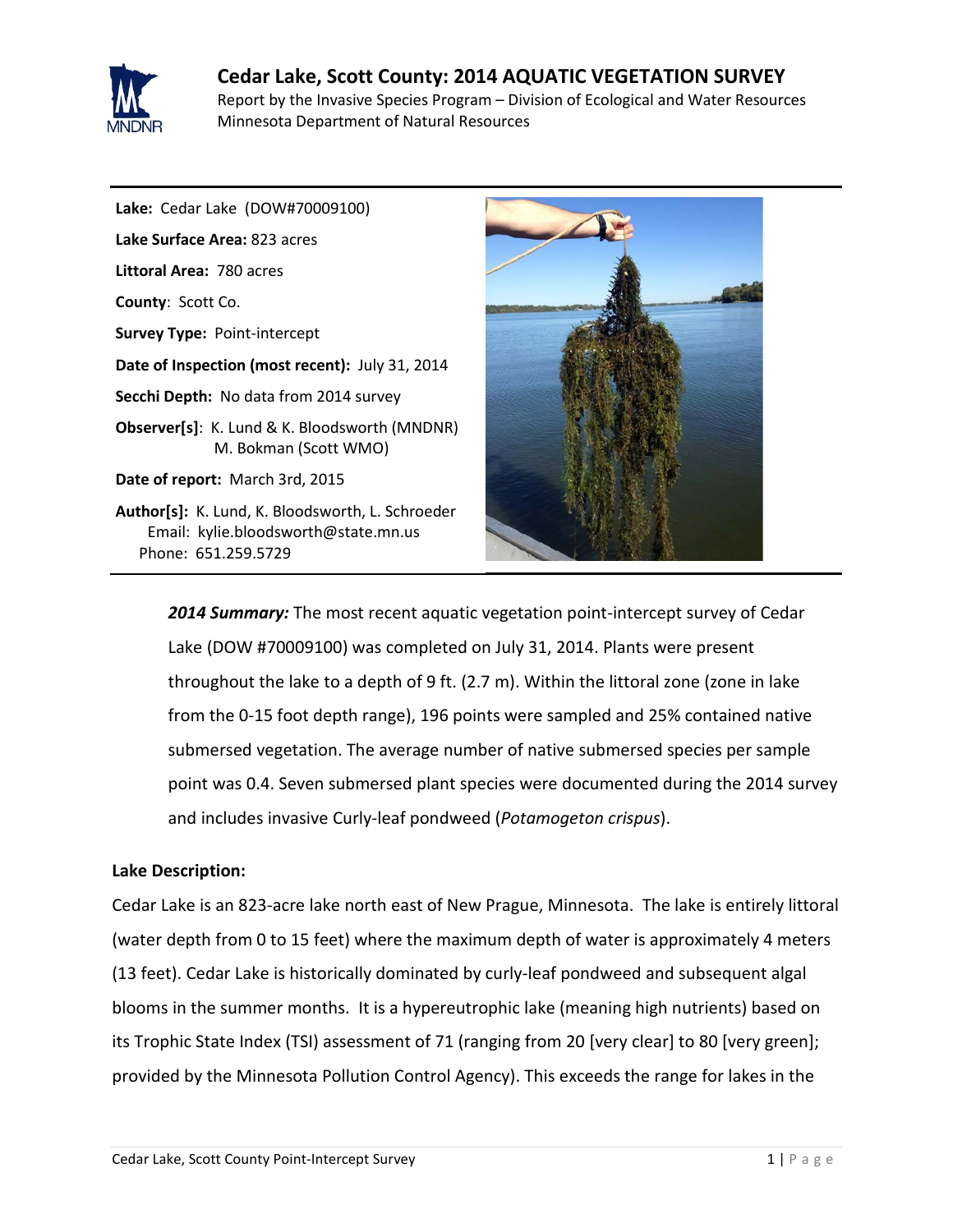same ecoregion. Cedar Lake is currently listed on the Minnesota Pollution Control Agency's

(MPCA's) Impaired Waters List as a result of excessive phosphorous.

See Table 1 for seasonal Secchi disk observation data. Additional information on Cedar Lake water quality can be found here:

[http://cf.pca.state.mn.us/water/watershedweb/wdip/details.cfm?wid=70-0091-00.](http://cf.pca.state.mn.us/water/watershedweb/wdip/details.cfm?wid=70-0091-00)

Table 1. Average Secchi disk observations in meters for Cedar Lake (DOW #70009100). Data gathered from the Minnesota Pollution Control Agency (2009-2012) and the Metropolitan Council Environmental Services (2013-2014).

| Year | Treated<br>(Y/N) | May     | June    | July | August | September | Average Secchi disk<br>depth [May-Sept] |
|------|------------------|---------|---------|------|--------|-----------|-----------------------------------------|
| 2009 | N                | 1.4     | 3.1     | 0.8  | 0.5    | 0.7       | 1.3                                     |
| 2010 | N                | 1.2     | 1.0     | 0.6  | 0.4    | 0.4       | 0.7                                     |
| 2011 | N                | 1.9     | 1.4     | 0.8  | 0.4    | 0.5       | 1.0                                     |
| 2012 | Υ                | 1.8     | $1.1\,$ | 0.8  | 0.5    | 0.5       | 0.9                                     |
| 2013 | γ                | $1.5\,$ | 1.6     | 0.7  | 0.6    | 1.0       | 1.1                                     |
| 2014 | v                | 1.4     | 2.1     | 0.8  | 0.5    | 0.6       | $1.1\,$                                 |

## **Management History:**

In 2013, a Lake Vegetation Management Plan was developed for Cedar Lake to allow treatment of more than 15% of the littoral zone to control curly-leaf pondweed (CLP). The intent was to determine whether invasive plant control in conjunction with other management efforts would improve water quality measurements. The most recent CLP herbicide treatment of 400 acres was organized by the Scott Watershed Management Organization in 2014 (see Table 2). Monitoring of the native plant community and water quality is an on-going condition of the Lake Vegetation Management Plan which remains active until 2018.

| Table 2. Characteristics and history of herbicide treatment for Cedar Lake (DOW# 70009100, Total |  |
|--------------------------------------------------------------------------------------------------|--|
| acres: 823, Littoral acres: 780, 15% Littoral acres: 117)                                        |  |

| Date             | Treatment<br>(Y/N) | Target<br><b>Species</b> | <b>Total Acres</b><br>Treated | Herbicide  | Applicator                  |
|------------------|--------------------|--------------------------|-------------------------------|------------|-----------------------------|
| <b>MAY 2012</b>  | γ                  | <b>CLP</b>               | 102                           | Aquathol K | PLM Lake and Land Mgmt Corp |
| <b>JUN 2013*</b> | Υ                  | <b>CLP</b>               | 200                           | Aquathol K | PLM Lake and Land Mgmt Corp |
| <b>MAY 2014*</b> | Y                  | CLP                      | 400                           | Aquathol K | PLM Lake and Land Mgmt Corp |
| * LVMP year      |                    |                          |                               |            |                             |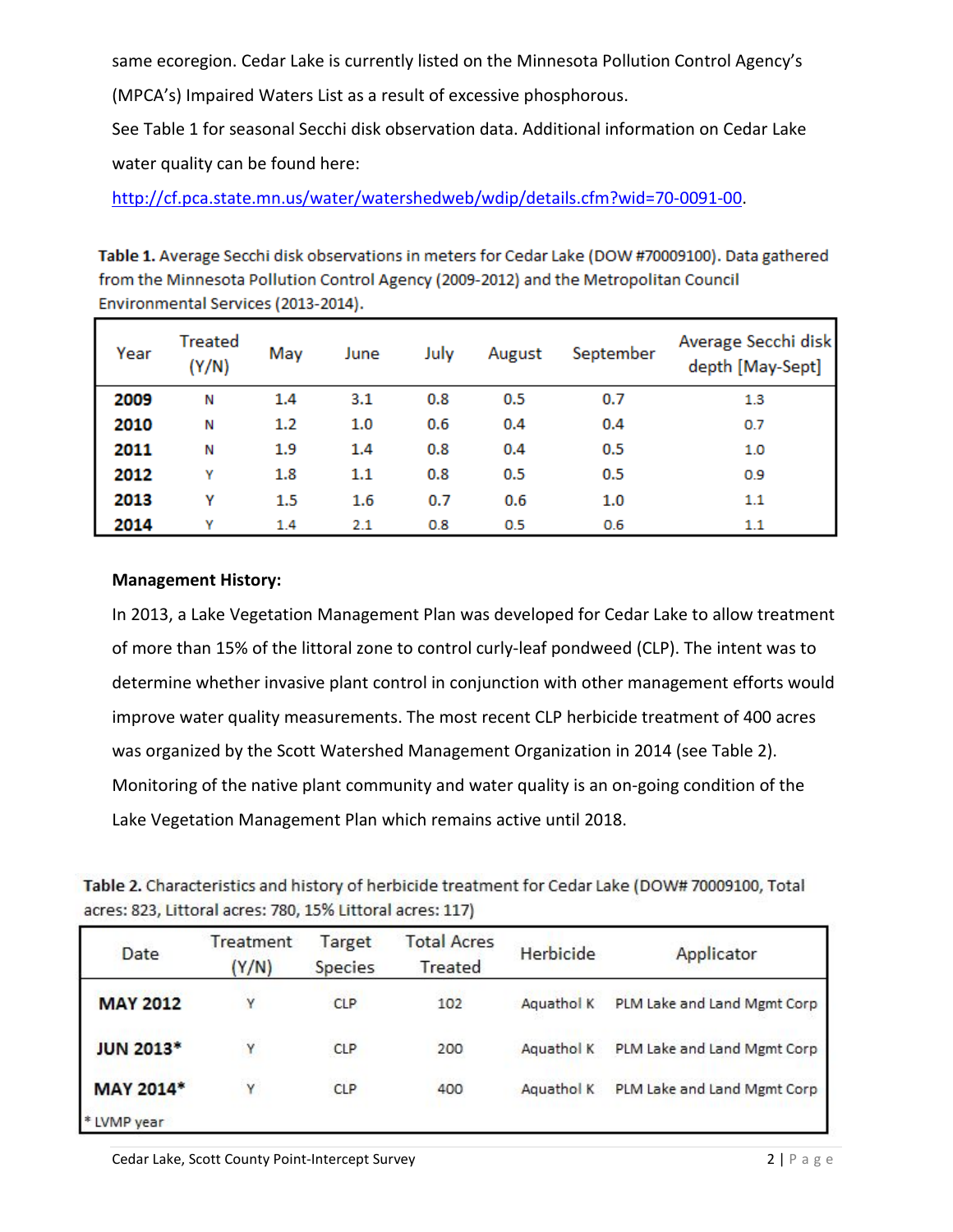## **Survey Objectives:**

Point-intercept surveys were used to assess the distribution of aquatic plants in Cedar Lake. The primary purpose for this type of survey is to: 1) develop baseline knowledge of the current plant community in a lake, and overtime, 2) compare year to year plant variation (in plant presence, spatial location, and density). Potentially, these data can be used to compare lake-tolake variation on a regional or statewide scale. Moreover, this survey will help monitor native plant communities and evaluate possible responses to herbicide treatments of invasive aquatic plants. It is important to note that distributions of aquatic plants may vary from year to year due to effects such as differences in weather, as well as effects of management.



## **Survey Methods:**

We used a point-intercept survey method developed by John Madsen in "Aquatic Plant Control Technical Note MI-02, 1999". Survey points were placed 130 meters apart using a Geographic Information System (GIS). This spacing allowed for placement of 196 points. Plant samples were collected by throwing and dragging a doublesided rake along the lake bottom at each point. Plant samples were assessed on the boat to determine species and density (scale of zero [no plants] to 4 [dense, rake covered]). Frequencies of occurrence percentages (i.e. how often a plant species was found in the lake) were calculated based on the littoral zone.

#### **Survey Observations:**

See Table 3 for a summary of calculations and Table 4 for historic plant frequency observations. Maximum depth of rooted vegetation was observed between 2.7- 3.3 meters (9-11 feet) from 2009 to 2014. See Figure 2 for depth of submersed plant data from the 2014 point-intercept survey. Native submersed plant frequency has increased from 3% to 25% since 2009. The mean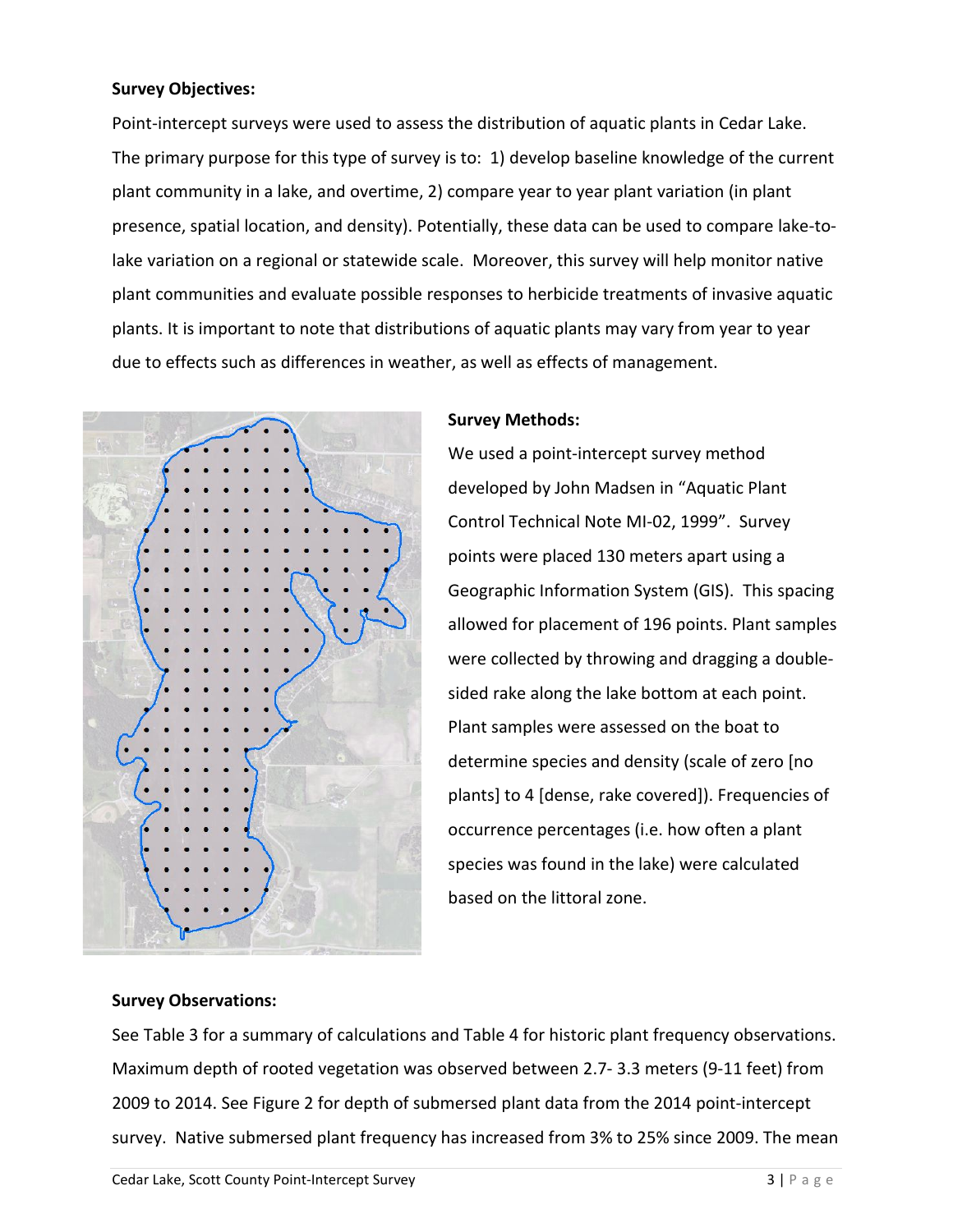number of native taxa per point has increased from 0.03 to 0.4. See Figure 3a and 3b for spatial distributions of curly-leaf pondweed and native submersed taxa from 2009-2014.

In June 2009, the plant community was primarily dominated by curly-leaf pondweed with a few occurrences of native plants such as coontail and sago pondweed. More recently, species diversity had increased to include species such as Canadian waterweed, water stargrass, naiads, horned pondweed, and white-stem pondweed. Additional point intercept surveys were conducted in May and August of 2007 by Blue Water Science.

Table 3. Summary of point intercepts metrics for Cedar Lake, Scott County (DOW# 70009100). Values shaded in grey were calculated from littoral depth range.

|                                   | <b>JUN 2009</b>  | SEPT 2012 JUL 2013 |                  | <b>JUL 2014</b> |
|-----------------------------------|------------------|--------------------|------------------|-----------------|
| Treated (Y/N)                     |                  |                    |                  |                 |
| Suveyor                           | <b>MN DNR</b>    | <b>MN DNR</b>      | <b>MN DNR</b>    | <b>MN DNR</b>   |
| Total # Points Sampled            | 104              | 104                | 196              | 196             |
| Max Depth of Growth (95%)         | 11 <sub>ft</sub> | $11$ ft            | 11 <sub>ft</sub> | 9 <sub>ft</sub> |
| # Point in Max Depth Range        | 98               | 51                 | 127              | 99              |
| # Points in Littoral (0-15 feet)  | 104              | 104                | 196              | 196             |
| % Points w/ Native Submersed Taxa | 3                | 12                 | 24               | 25              |
| Mean Native Submersed Taxa/ Point | 0.03             | 0.3                | 0.40             | 0.40            |
| # Native Submersed Taxa           |                  | 6                  | 6                | 6               |
| # Non-Native Taxa                 |                  |                    |                  |                 |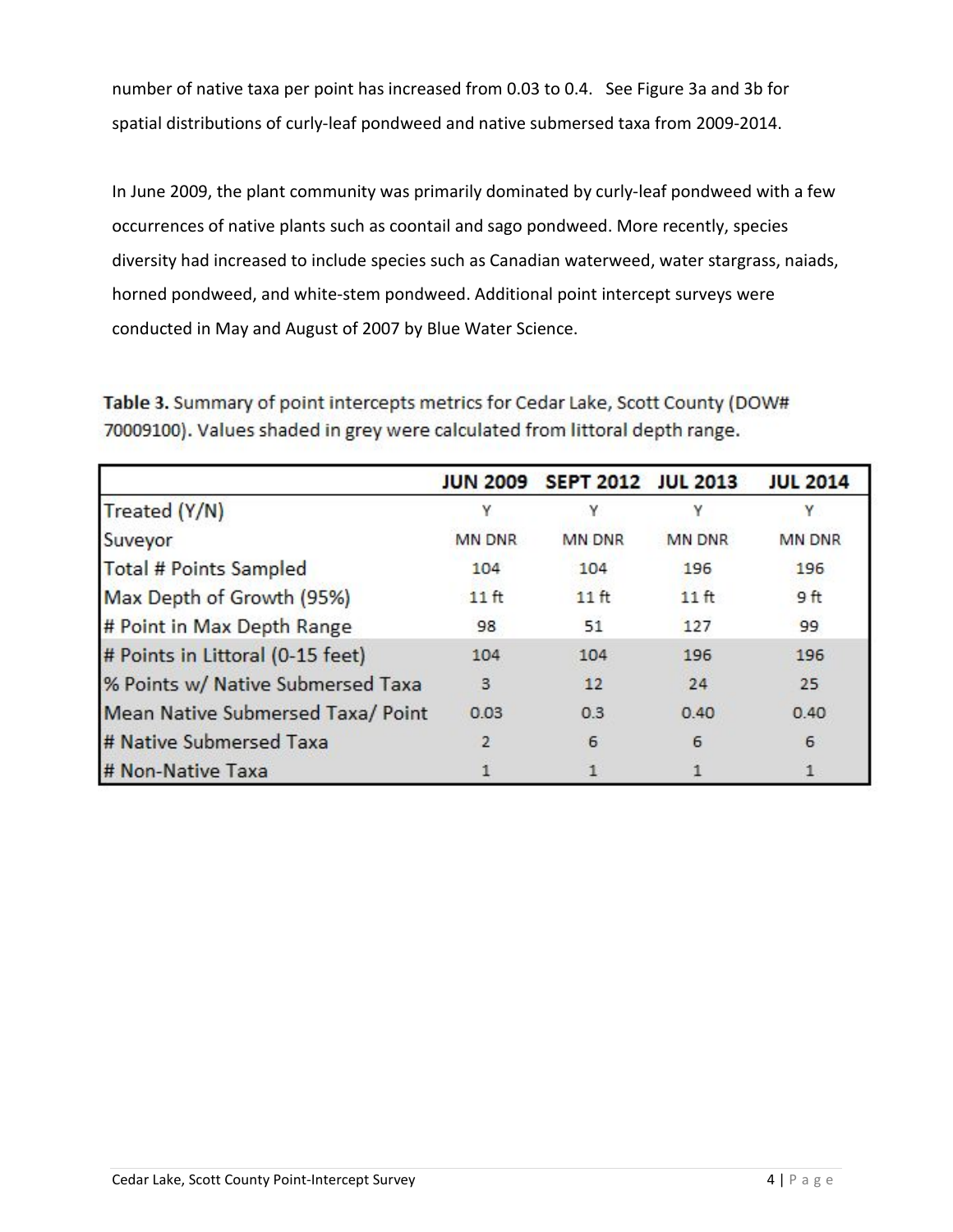| <b>Common Name</b> |                |              |    | <b>JUL 2014</b>             |
|--------------------|----------------|--------------|----|-----------------------------|
|                    |                |              |    |                             |
| Curlyleaf pondweed | 95             | 1.           | 22 | 11                          |
|                    |                |              |    |                             |
| Coontail           | 1              | 10           | 21 | 10                          |
| Canadian waterweed | 0              | 7            | 12 | 17                          |
| Water stargrass    | o              | З            | 3  | 4                           |
| Najad              | $\circ$        | $\mathbf{1}$ | 5  | $\overline{9}$              |
| Sago pondweed      | $\overline{2}$ | 5            | 3  | 1                           |
|                    |                |              |    | JUN 2009 SEPT 2012 JUL 2013 |

Table 4. Percent frequency of occurrence for submersed vegetation within the littoral zone (0-15 feet) in Cedar Lake, Scott County (DOW# 70009100).

Floating and emergent plants observed: Lemna trisulca (Forked duckweed), Spirodela polyrhiza (Large duckweed)

Less common submersed vegetation observed: Potamogeton pusillus (Small pondweed) in 2012, Zannichellia palustris (Horned pondweed) in 2013, Potamogeton praelongus (White-stem pondweed) in 2014.



**Figure 1.** Surface matted curly-leaf pondweed (*Potamogeton crispus*) viewed during the 2012 aquatic vegetation point intercept survey alongside a photo of the turion or reproductive propagule of curly-leaf pondweed. Cedar Lake, Scott County (DOW# 70009100)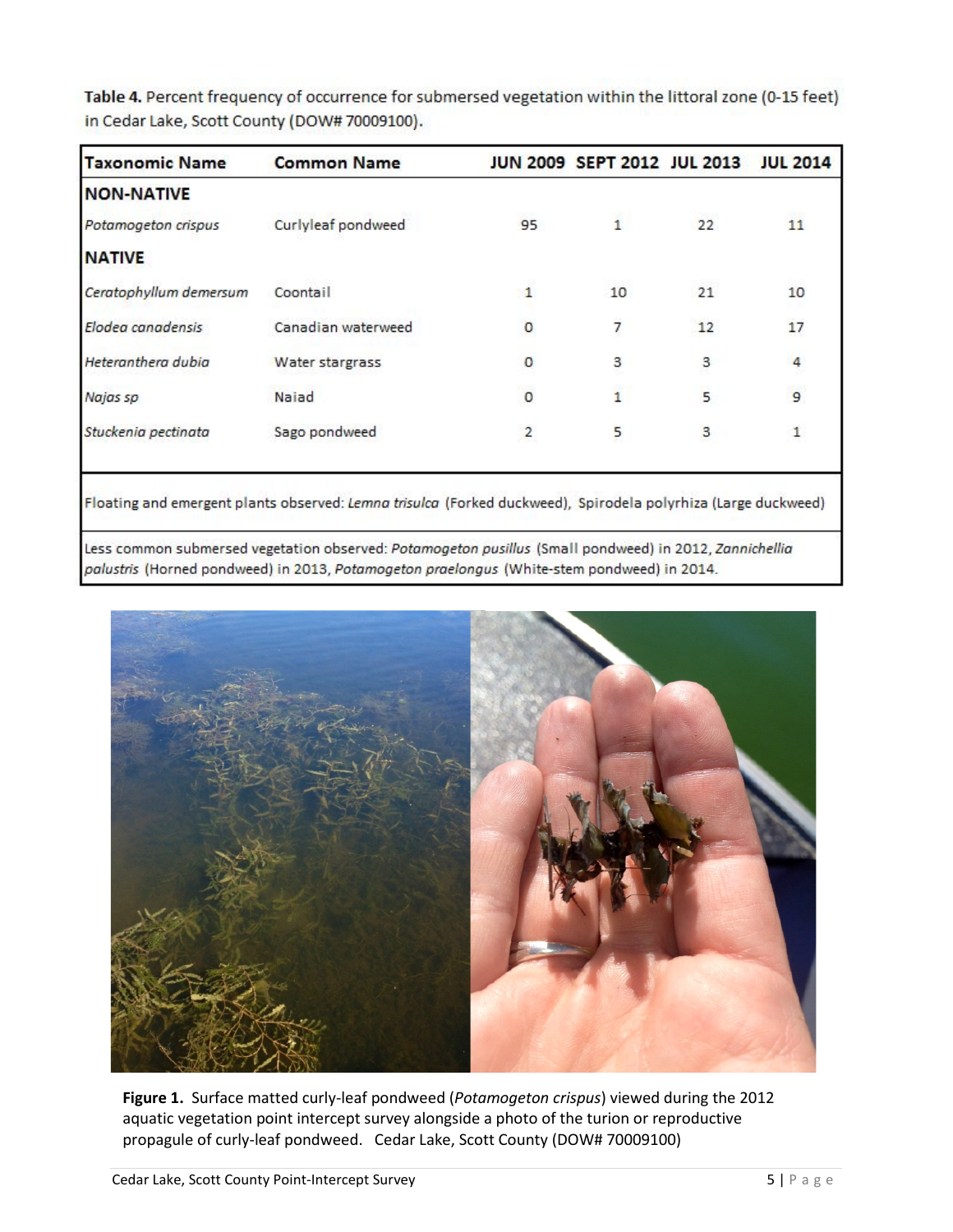

**Figure 2.** Maximum depth of plant colonization in feet during 2014 point intercept survey. Depths were binned in feet. Percent sampling points vegetated is defined as the number of sampling points with submersed vegetation divided by the total number of sampling points for each depth. Shaded area represents depth range of the 95<sup>th</sup> percentile of all submersed plants observed. Cedar Lake, Scott County (DOW# 70009100)